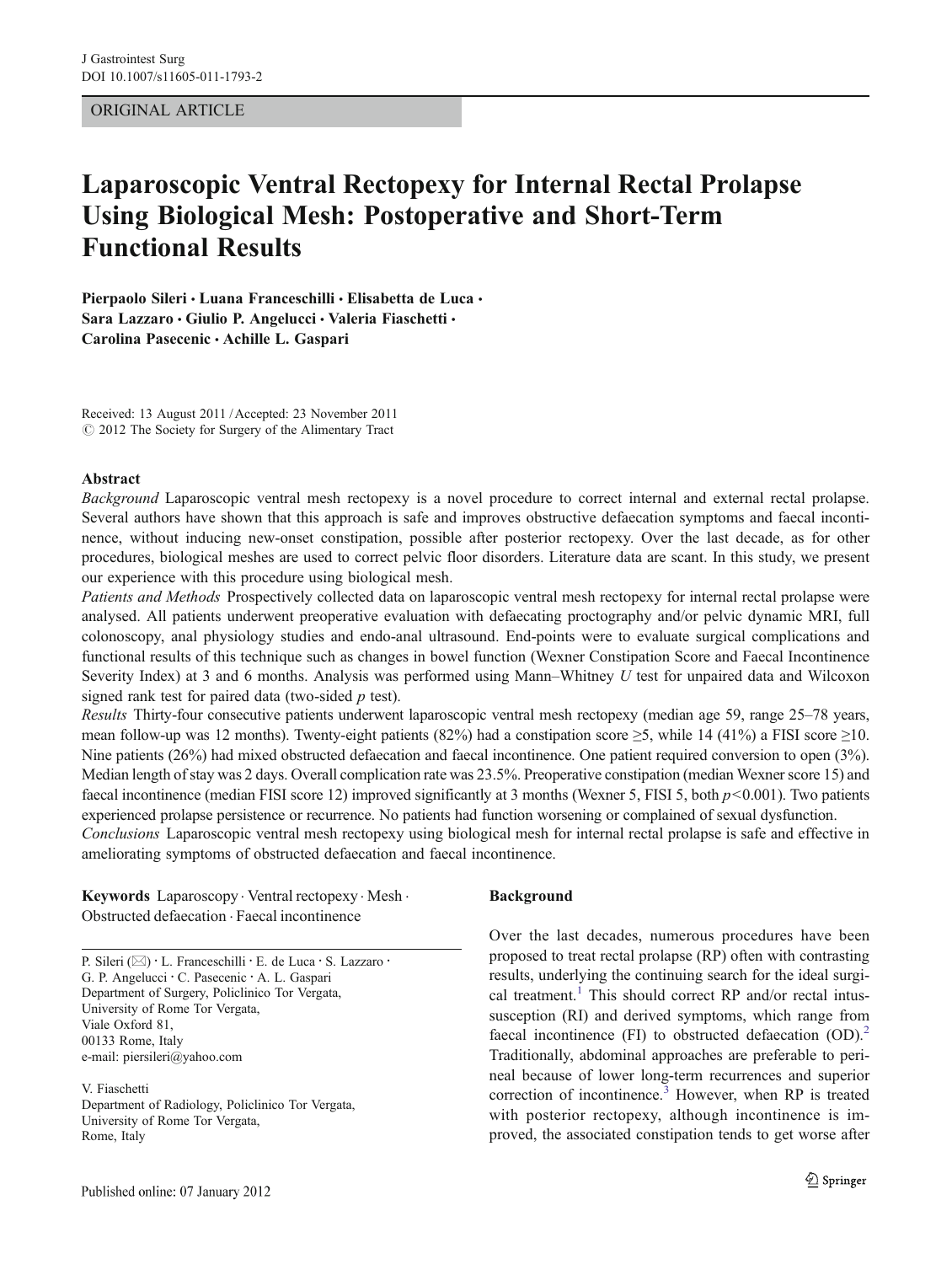surgery.<sup>[2,3](#page-5-0)</sup> Occasionally, a new-onset constipation is a possible consequence of rectal denervation secondary to posterolateral mobilization and division of the lateral ligaments. Concomitant colonic resection to overcome this problem is effective, but followed by an anastomotic leakage risk or anastomotic stricture. Moreover, recently, it has been suggested a key role of the sigmoid colon as faecal reservoir and second level of FI.<sup>[4](#page-5-0)</sup>

Ventral rectopexy (VR) involves mobilization of the anterior wall of the rectum down to the levator ani muscle and anterior placement of a mesh, which is sutured distally on the anterior wall of the rectum and secured proximally to the sacral promontory. $5$  The initial description of VR was the Orr–Loygue procedure, which consisted in the full rectal anterior mobilization and suturing two meshes on the anterolateral rectal wall.<sup>[6](#page-5-0)</sup> However, a purely anterior rectal mobilization that limits posterior dissection has been proposed by D'Hoore and Penninckx, who reported successful longterm results of laparoscopic ventral rectopexy (LVR) to treat  $RP^5$  $RP^5$ . Few other authors have shown reproducible safety of this abdominal procedure that combines the effectiveness of the abdominal approaches, in terms of longer-term cure of the RP and RI, to the lowest morbidity of the minimally invasive surgery.<sup>[5,6](#page-5-0)</sup> Since the dissection is completely anterior between the rectum and vagina and only a very superficial peritoneal window is open starting from the sacral promontory on the right side of the rectum, the nerves are respected and no rectal denervation inertia or new onset constipation is expected.<sup>[7](#page-5-0)</sup> It would improve anorectal function and even have advantages for the middle pelvic floor compartment.<sup>3</sup>

XGrowing experience in the literature shows definite functional improvements in terms of FI and, more in constipation, even if reported data are little. $3$  This evidence is mainly based using synthetic mesh for rectal fixation, which augments the efficacy of the reconstructive procedure while reducing recurrences. However, prosthetic-related complications, such as erosions and infections, are challenging complications associated with the use of synthetic mesh.<sup>[8](#page-5-0)</sup> The recent introduction of biological mesh, capable of soft tissue remodelling and replacing of native tissue, might offer the potential for a 'safer' reconstructive procedure in absence of a permanent foreign material with an increased resistance to infection.<sup>[9](#page-5-0)</sup> Despite this, current evidence does not suggest the indisputable superiority of any biologic mesh in terms of clinical outcomes including longer-term efficacy.[10](#page-5-0) Nonetheless, data on the use of biological meshes to treat RP are particularly scant. In this study, we aimed to evaluate our surgical and functional results with this abdominal, minimally invasive and nerve sparing technique using biological meshes, which might offer a more 'natural' repair.

## Patients and Methods

From April 2009 to February 2011, 34 consecutive patients with internal rectal prolapse were treated by LVR and entered in a prospective pelvic floor database. All patients were women with a mean age of 59 years ranging from 25 to 78.

The diagnosis of rectal prolapse was made clinically and confirmed by defaecating proctography and/or dynamic pelvic MRI. Proctograms were evaluated using the Oxford Prolapse Grading system.<sup>[2](#page-5-0),[3](#page-5-0)</sup> Anorectal function was evaluated using two different scores: Wexner Constipation Score (WSC) and Faecal Incontinence Severity Index (FISI). All patients underwent anal manometry as well as rectal examination. A full colonoscopy or CT colography to exclude colonic disease was also performed, while a colonic transit study was reserved to young patients with severe constipation. Indications to surgery were grade III or IV RP (internal rectal prolapse) at proctogram with a FISI score >10 and/or a WCS >5. All patients were listed after failure of conservative management including bowel regimen, laxatives and a 12-week course of biofeedback therapy by specialized pelvic floor therapist. All patients were evaluated by urogynecologist in order to study middle and anterior compartment disease. Patients with concomitant anterior or middle compartment abnormalities requiring additional surgery to LVR were excluded from this study. All surgeons involved in the procedure have been trained in Oxford according to the technique already described by d'Hoore and Penninckx.<sup>[5](#page-5-0)</sup> Written informed consent was obtained. All patients received a single dose of antibiotic (amoxicillin/clavulanic acid or cephalosporin in case of penicillin allergy) at induction. Urinary catheter was inserted. Briefly, an anterolateral dissection was carried on between the rectum and the vagina starting from the sacral promontory, down to the levator ani muscle using a four-trocar technique and a 30 $\degree$  scope. A 3  $\times$  18 strip of biological mesh (Permacol, TSL plc, UK) was positioned in this pocket at the level of the levator ani muscle and sutured to the anterior wall of the rectum using two parallel rows of nonabsorbable 2–0 sutures (Tycron, Covidien, Tyco Healthcare, UK, Ltd). During this manoeuvre, the rectum was gently and fully retracted cranially in order to visualize the levator ani muscle and the level of the first two distal sutures confirmed to be approximately at 2–3 cm above the dentate line by rectal examination or proctoscopy. The mesh was then secured on the sacral promontory using the Protack device (Autosuture, Covidien, Tyco Healthcare, UK, Ltd), and the vaginal vault (or cervix) was fixed to the mesh without traction by two additional absorbable sutures (vicryl 2–0). The surgery was concluded with the closure of the peritoneal incision edges using a running absorbable suture 2–0 (V-Lock, Covidien, Tyco Healthcare UK, Ltd). A drain was left in situ for 24 h. Postoperatively opiates or epidural anaesthesia was avoided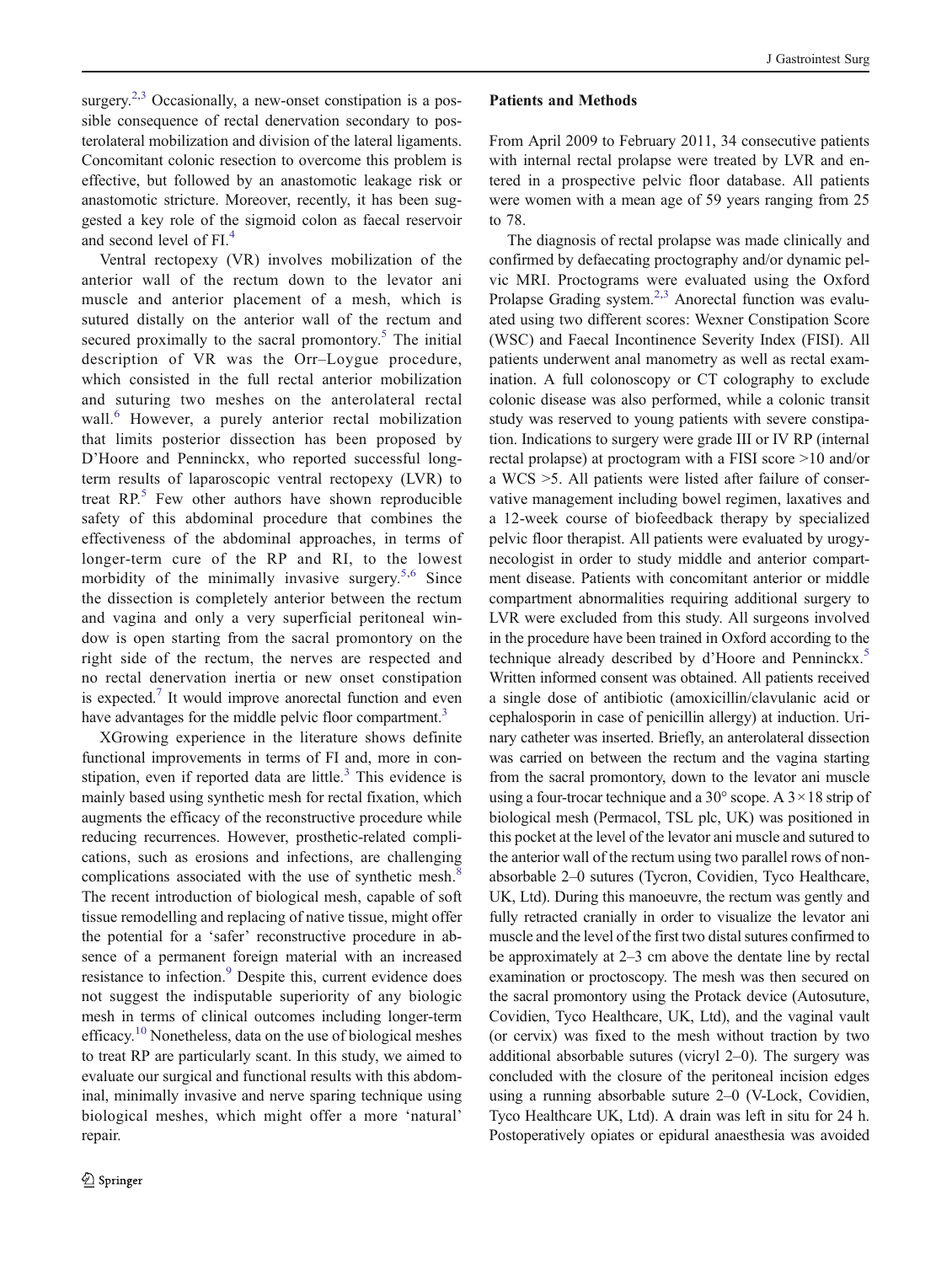and non-steroidal drugs and paracetamol used. Antibiotics were continued for 5 days after surgery until December 2010 when our protocol was changed to a three-dose regimen starting at surgery. The urinary catheter was removed and fluid therapy discontinued to allow hospital discharge starting from postoperative day II. Patients were discharged with high dose (three times per day) of osmotic laxative (polyethylene glycol 3350, Movicol, Norgine Italia Srl) that was weaned to one per day by 6 weeks after surgery.

After surgery, patients were seen after 1 week, 12 weeks, 6 months, and 12 months. Data on gender, age, mortality, morbidity, length of stay, recurrence, symptoms WSC and FISI were prospectively collected. Improvement in symptoms (OD or FI) was considered as a reduction in our two scores, WCS and FISI, of at least 25%. Analysis was performed using chi-square test and T test student.

## **Results**

Mean BMI at surgery was  $26 \pm 5$  kg/m<sup>2</sup> ranging from 17 to 36. Overall 29 (85.3%) patients had previous surgery including hysterectomy (eight patients), C-section (six patients), surgery for anal fissure or haemorrhoids (two patients), for anal fistula (one patient), and other gastrointestinal surgery (ten patients). Two patients had previous stapled trans-anal rectal resection (STARR) for obstructed defaecation. Mean symptom duration before surgery was  $13\pm$ 6 years, ranging from 3 to 31. After the preoperative workup, 24 patients were listed for surgery to correct a grade IV prolapse according to the Oxford Rectal Prolapse grading system. Median follow-up was 12 months (range 6 to 30). Mean operative time was  $110\pm30$  min (mean  $\pm$  SD, range 70–160).

There was one conversion because of severe pelvic adhesions secondary to a previous hysterectomy in a patient with a BMI of 36. There were no surgical re-interventions during the admission. Median postoperative length of stay was 2 days (ranging from 2 to 5). There was no postoperative mortality. Overall eight patients experienced nine complications (23.5%). One patient experienced incomplete small bowel obstruction (SBO) 25 days after surgery because of an adhesion between a protack clip and the terminal ileum and required uneventful laparoscopic adhesiolysis. Minor complications were observed in the remaining seven patients as follows: four urinary tract infection (UTI) successfully treated with oral antibiotics, two subcutaneous emphysemas which resolved spontaneously, and one sacral long lasting pain, successfully treated with low dose of corticosteroids and painkillers for 15 days and one wound hematoma treated by conservative management. There were no emergency room or hospital readmissions, a part for the patient who required adhesiolysis. There were no port-site

hernia and no mesh-related complications. Of the 34 patients, 25 (74%) were sexually active and no patients reported sexual dysfunctions. Mean follow-up was 12 months ranging from 6 to 28 months.

## Incontinence

Mean FISI before surgery was  $9±3$  (range 0–41) with a median of 4 (inter quartile range 0–11). Fifteen out of 34 patients reported preoperative significant incontinence with a FISI≥10. Overall, considering the type of incontinence, two patients were incontinent to liquid stool, seven patients were incontinent to gas, and six to mucous. All incontinent patients to liquid or gas were older than 65 years. No patients younger than 45 years resulted incontinent.

At 3 months after surgery, mean FISI improved to 4 (range  $0-34$ ) ( $p=0.001$ ) with a median of 0 (interquartile range 0–7). At 6 months after surgery, mean FISI improved to 3 (range  $0-34$ ) ( $p=0.001$ ) with a median of 0 (interquartile range 0–5). Incontinence was cured or improved in nine out of 15 patients (60%) at 3 months and in 11 at 6 months follow-up (73%). Of those, seven patients were cured. No patients experienced incontinence worsening. Overall at the end of the follow-up, incontinence was still present in four patients.

## Constipation

Mean WCS before surgery was  $16±5$  (range 6–23) with a median of 16 (interquartile range 13–19). Twenty-eight out of 34 patients reported preoperative constipation with a WCS≥5. Nine patients presented mixed constipation and faecal incontinence abnormal scores (26%).

At 3 months after surgery, mean WCS improved to 9 (range  $0-20$ ) ( $p=0.001$ ) with a median of 9 (interquartile range 6–14) and remained stable thereafter. At 6 months after surgery, mean WCS improved to 7 (range 0–20) ( $p=$ 0.001) with a median of 9 (inter quartile range 3–14). At the end of the follow-up, constipation was cured or improved in 23 patients (82%). Of those 11 were cured. No patients experienced constipation worsening. Overall outcomes are resumed in Table [1](#page-3-0). Two patients experienced symptoms persistence (one) or recurrence (one) and required STARR for residual posterior prolapse (only posterior STARR) or anterior and posterior STARR for complete prolapse.

## Discussion

According to the existing literature, it seems reasonable that patients who are fit for surgery should be offered abdominal rectopexy to manage RP and RI. Longer-term recurrence rates are lower (usually 5% or less) when compared to the perineal approaches (pooled series  $18\%$ ).<sup>[3](#page-5-0)[,11](#page-6-0)</sup>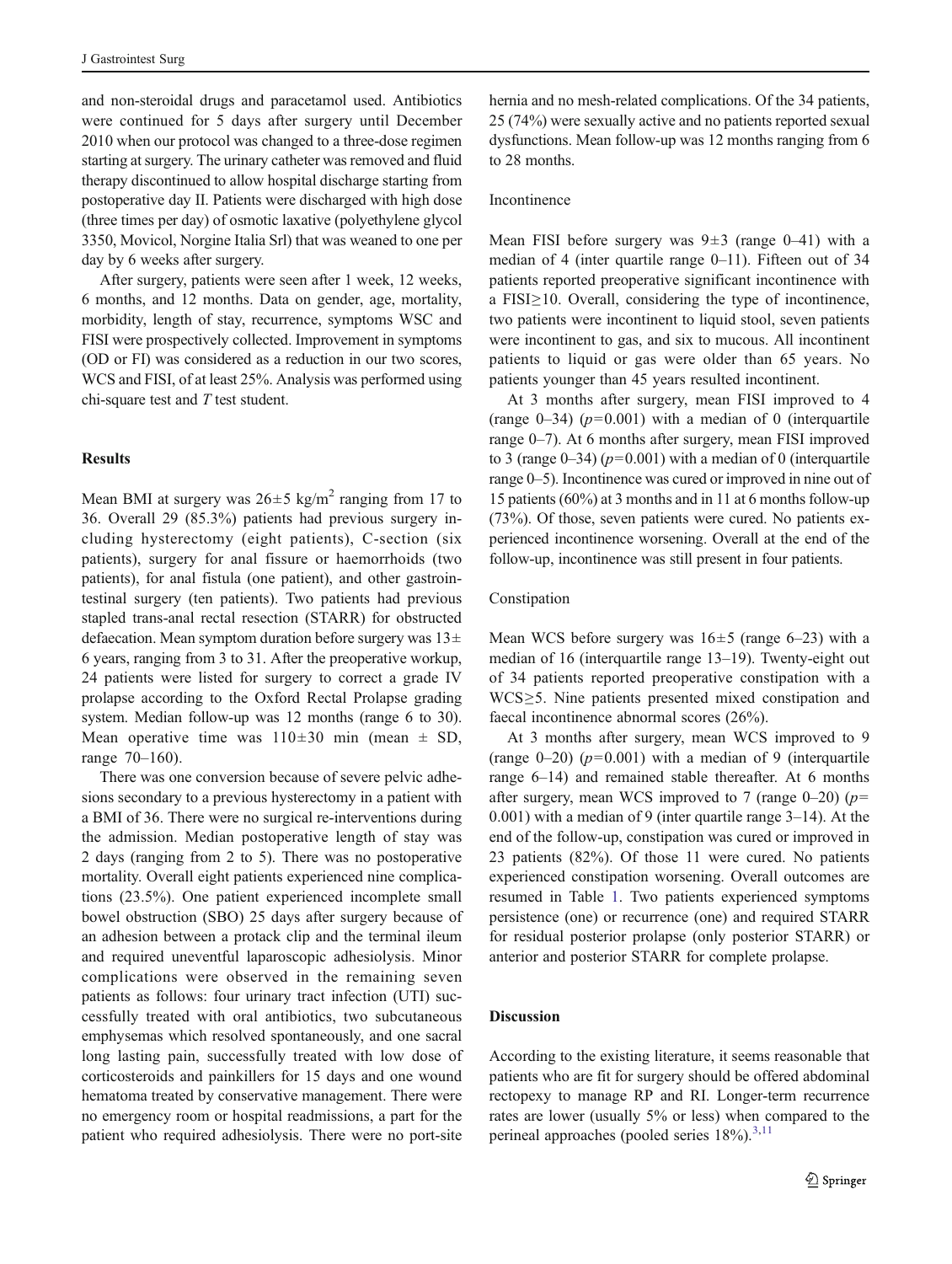#### <span id="page-3-0"></span>Table 1 Outcome resume

Outcome

| Conversion to open<br>technique, $n$ $(\%)$                      | $1(2.9\%)$                          |
|------------------------------------------------------------------|-------------------------------------|
| Operative time (min, range)                                      | 110 min (range $70 - 160$ )         |
| Median hospital length of<br>stay (range, days)                  | 2 (range $2-5$ )                    |
| Overall complications<br>$n/N$ (% of patients)<br>and management | 8/34(23%)                           |
| UTI                                                              | 4 (oral antibiotics)                |
| Subcutaneous emphysemas                                          | 2 (conservative)                    |
| Wound haematoma (port site)                                      | 1 (conservative)                    |
| Small bowel obstruction                                          | 1 (reintervention and adhesiolysis) |
| Sacral long-lasting pain                                         | 1 (corticosteroids for 3 weeks)     |
| Symptoms improvements at 6 months $(\%)$                         |                                     |
| Constipation                                                     | 82\% (48\% cured)                   |
| Faecal incontinence                                              | 73\% (64\% cured)                   |
| Prolapse recurrence<br>and reintervention                        | $2(5%)$ (STARR)                     |
|                                                                  |                                     |

UTI urinary tract infections, STARR stapled transanal rectal resection

Perineal procedures are usually employed in the elderly or infirm because of their reputation for safety. $3,12-17$  $3,12-17$  $3,12-17$  $3,12-17$  The main disadvantage of the abdominal approaches is the residual or 'new-onset' constipation that can be as high as 50% regardless of the mode of access.<sup>[18](#page-6-0)</sup> This finding can be related to the division of the lateral ligaments where ascending parasympathetic sacral nerves to the left colon and the rectum can be damaged leading to denervation inertia.

An anterior approach, limiting rectal mobilization and avoiding lateral dissection, has been proposed to possibly overcome this effect.<sup>[7](#page-5-0)</sup> Early experiences with VR were followed by decreased incidence of postoperative constipa-tion compared to posterior rectopexy.<sup>[7](#page-5-0)</sup> In 2004, a novel approach named 'laparoscopic ventral mesh rectopexy has been proposed by D'Hoore and Penninckx.<sup>[5](#page-5-0)</sup> This represents an evolution of the abdominal approach and could play a role in the treatment of RP and RI, minimizing complications and recurrences compared to standard abdominal, open, posterior rectopexy.

Improved results can be secondary to the limited anterior rectal mobilization without lateral ligaments divisions and prevention of RI by dividing the rectovaginal septum down to the pelvic floor and by fixation of the stretched rectum to the sacral promontory. Differently by other VR, even the minimal lateral mobilization is avoided, leaving the dissection to a pure anterior pocket between the rectum and the vagina with a very superficial peritoneal window laterally, just enough to allow anterolateral mesh placement. As indicated by Wijffels et al., the mesh should be fixed as low as possible to the ventral rectal wall, close to the pelvic muscles in order to minimize recurrence rates and allow repair of large rectocele.<sup>1</sup> Moreover, the creation of a shallow, elevated pouch of Douglas at the end of the surgery suturing the peritoneal incisions over the mesh corrects a concomitant enterocele and sigmoidocele.<sup>[3](#page-5-0)</sup> Besides, it corrects middle compartment prolapse, usually evident as expression of a global pelvic floor disorders. Avoiding the perineal approach, a better effect on continence is achieved.<sup>[3](#page-5-0)</sup>

A recent systematic review by Samaranayake et al. indicates that the anterior rectopexy is followed by very low recurrences rates, which range from 0% to 15.4% (estimated crude recurrence  $\leq 4\%$ ).<sup>[19](#page-6-0)</sup> Consequently, decrease in postoperative constipation rate is usually observed and to be close to 25%, while new onset of constipation after surgery to be as low as 3% (weighted mean rate of 14%). Similarly, decrease of FI is commonly seen and close to 50%, while new onset of postoperative FI is very rare. However, when 'pure' VR series are considered, the reduction in postoperative constipation is greater and new-onset constipation is a very rare.

As shown in Table [2](#page-4-0), worldwide experience indicates recurrence usually between  $4\%$  and  $5\%$  (range  $0-15\%$ ). Functional results are impressive, showing symptoms resolution in up to 90% of the patients in the short-term followup and above 80% in the longer-term follow-up for both constipation and FI.<sup>[2,3,5,6](#page-5-0)[,20](#page-6-0)-[27](#page-6-0)</sup>

In the present study, 82% of the patients with a grade III and IV internal rectal prolapse complained preoperative constipation. Postoperative constipation improvement was over 80%, and we did not observe any new-onset constipation.

Incontinence was evident in 44% of our population, and it was significantly improved in almost two third of the patient after surgery. Similarly to literature experience, these improvements were immediately evident starting 3 months after surgery and improving during the first 6 months. No further improvements are observed thereafter.

These findings confirm the unique role of VR in ameliorating or preserving continence as well as on constipation cure with neglectable effects on new-onset constipation, thus indicating that sigmoid resection is not necessary. It should also be considered that postoperative constipation is not annulled and may remain or develop even after sigmoid resection along with a mortality rate as high as  $10\%^{28,29}$  $10\%^{28,29}$  $10\%^{28,29}$ .

We observed a single case of recurrent prolapse, which was successfully treated with a single posterior STARR. Our results confirm that limited anterior mobilization offers low recurrences rates, and despite our series has a mean follow up of 12 months, these advantages seem to remain stable over time as shown by Boons et al. (2% at 19 months) and D'Hoore and Penninckx  $(5\%$  at 5 years).<sup>[3,5](#page-5-0)</sup> Moreover, as suggested by the same author, since the recurrences occurred early in the first 20 patients, these may have been related to the learning curve. Accordingly, our recurrence occurred in the second patient treated with biological mesh.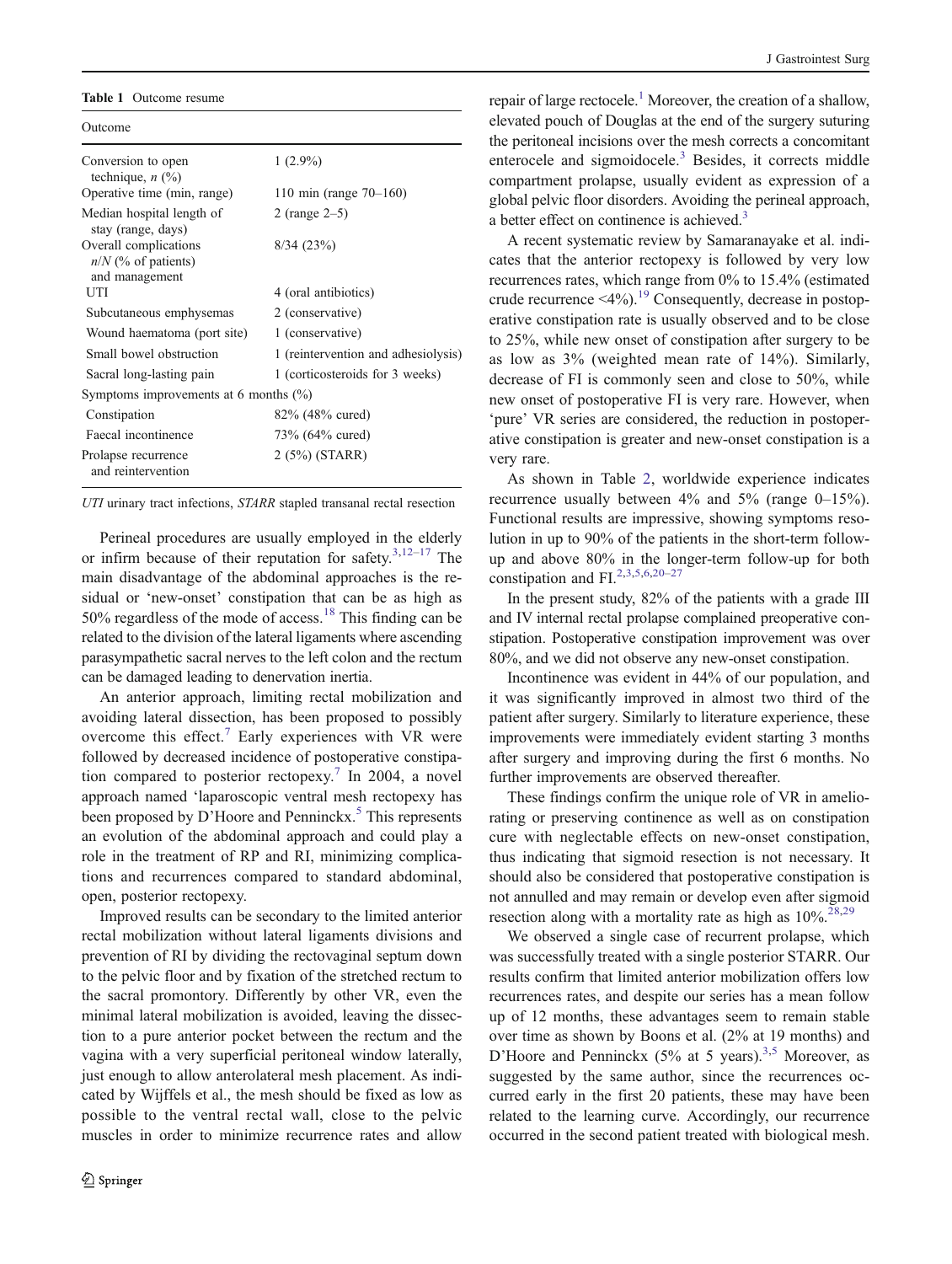<span id="page-4-0"></span>

| $4 \, \mathrm{m} \, \mathrm{m}$       |      |                 |                 |                 | where we will have a mode in the will have a more with the will be a more of the will be a more of the will be a more of the will be a more of the will be a more of the will be a more of the will be a more of the will be a |                            |                  |                                    |                     |
|---------------------------------------|------|-----------------|-----------------|-----------------|--------------------------------------------------------------------------------------------------------------------------------------------------------------------------------------------------------------------------------|----------------------------|------------------|------------------------------------|---------------------|
| Authors                               | Year | $\geq$          | Follow-up       | Mean/median     | Operation                                                                                                                                                                                                                      | Indication                 | Lateral ligament | Functional results                 |                     |
|                                       |      |                 | (months)        | age (years)     |                                                                                                                                                                                                                                | for surgery                |                  | $\Theta$                           | E                   |
| Silvis et al. $20$                    | 1999 | 27              | 48              | 56              | Open rectovaginopexy-Gore-Tex                                                                                                                                                                                                  | OD, FI                     | Preserved        | 71% improved<br>6% worsened        | 53% improved        |
| Bakshi et al. $^{21}$                 | 2000 | 47              | 48              | 33              | Modified mesh rectopexy                                                                                                                                                                                                        | Rectal prolapse,<br>OD, FI | Preserved        | 59% improved                       | 75% persisted       |
| D'Hoore and<br>Penninckx              | 2004 | 42              | $\overline{6}$  | 50              | LVR-Marlex                                                                                                                                                                                                                     | Rectal prolapse,<br>OD, FI | Preserved        | 84% improved<br>5% onset           | 91% improved        |
| Verdaasdonk et al. $^{22}$            | 2006 |                 | L               | 73              | Laparoscopic rectovaginopexy-prolene                                                                                                                                                                                           | OD, FI                     | Preserved        | 66% improved                       | $69\%$ improved     |
| Portier et al. <sup>23</sup>          | 2006 | 73              | 132             | $\overline{61}$ | Abdominal rectopexy                                                                                                                                                                                                            | Rectal prolapse,           | Preserved        | 54% cured                          | 62.5% cured         |
|                                       |      |                 |                 |                 | Orr-Loygue technique                                                                                                                                                                                                           | OD, FI                     |                  | 8.1% improved                      | 29.2% improved      |
|                                       |      |                 |                 |                 |                                                                                                                                                                                                                                |                            |                  | 32.4% unchanged                    | 8.3% unchanged      |
|                                       |      |                 |                 |                 |                                                                                                                                                                                                                                |                            |                  | 5.4% worsened                      |                     |
| Auguste et al. $^{24}$                | 2006 | 54              | 97              | 53              | Laparoscopic rectopexy                                                                                                                                                                                                         | OD, FI                     | Preserved        | 13% worsened                       | 69% improved        |
|                                       |      |                 |                 |                 |                                                                                                                                                                                                                                |                            |                  | 40% unchanged                      | 31% cured           |
|                                       |      |                 |                 |                 |                                                                                                                                                                                                                                |                            |                  | 47% improved                       |                     |
| Cristaldi et al. $25$                 | 2007 | 58              | $\mathfrak{c}$  | 63              | LVR                                                                                                                                                                                                                            | OD, FI                     | Preserved        | 78% improved                       | 90% improved        |
| Slawik et. al. <sup>26</sup>          | 2007 | 36              | 54              | 59              | LVR-polypropylene                                                                                                                                                                                                              | $\Theta$                   | Preserved        | 80% improved<br>4% worsened        | 91% improved        |
| Esschert et al. $^{\rm 6}$<br>van den | 2008 | $\overline{17}$ | 38              | 55              | LVR-Gore-Tex or prolene                                                                                                                                                                                                        | OD (FI not stated)         | Preserved        | No sig diff in ODS<br>88% improved | $\frac{1}{s}$       |
| Boons et al. <sup>3</sup>             | 2009 | 65              | $\overline{19}$ | 72              | LVR-polypropylene                                                                                                                                                                                                              | OD, FI                     | Preserved        | 72% improved                       | 83% improved        |
|                                       |      |                 |                 |                 |                                                                                                                                                                                                                                |                            |                  | 2% induced                         | 5% induced/worsened |
| Collison et al. $^{2}$                | 2010 | 72              | $\overline{c}$  | 58              | LVR-polypropylene                                                                                                                                                                                                              | $\Theta$                   | Preserved        | 86% improved                       | 85% improved        |
| Wong et al. $^{27}$                   | 2010 | 84              | 29              | 64              | LVR-polyester                                                                                                                                                                                                                  | OD, FI                     | Preserved        | 37% improved                       | 4% improved         |
| Current series                        | 2011 | 34              | 12              | 59              | LVR-biologic                                                                                                                                                                                                                   | OD, FI                     | Preserved        | 82% improved                       | 73% improved        |
|                                       |      |                 |                 |                 | LVR laparoscopic ventral rectopexy, OD obstructed defaecation, FI faecal incontinence                                                                                                                                          |                            |                  |                                    |                     |

**Table 2** Literature experience with anterior rectonexy either onen or laparoscomic Table 2 Literature experience with anterior rectopexy either open or laparoscopic

 $\underline{\textcircled{\tiny 2}}$  Springer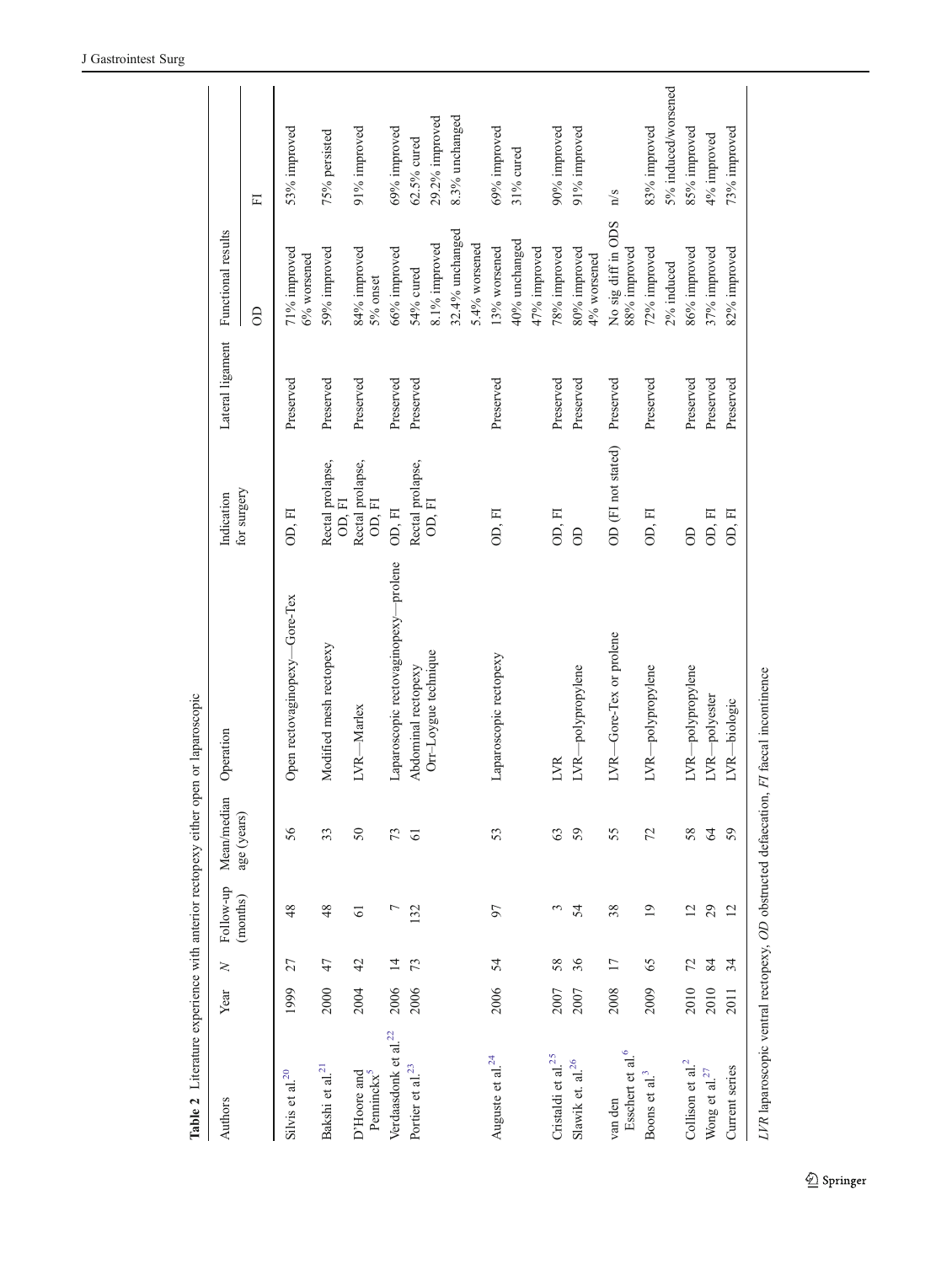<span id="page-5-0"></span>As shown in a recent Cochrane Collaboration review, the laparoscopic correction of the prolapse results in a significant reduction in postoperative pain, hospital stay and recovery time similarly to other procedures.[30](#page-6-0) Literature data show that complication rates after VR range from 1.4% to 47%. Considering only LVR, these rates are significantly reduced in experienced centres to less than 20%. Wijffels et al. have proven LVR safe for elderly showing mortality, morbidity and hospital stay comparable with published rates for perineal procedures with a tenfold lower recurrence rate.<sup>1</sup> Similarly, D'Hoore and Penninckx in a subgroup of 42 patients reported a recurrence rate of only 5% with a 5-year follow-up and very low morbidity.<sup>5</sup>

Our complication rate is comparable to literature data being 23%, mainly secondary to minor complications such as UTI. We did observe a partial SBO secondary to adhesion, a very rare complication after this surgery. One conversion to open technique was required in our series, similar to the risk reported in the literature (usually less than 5%). Main reasons for conversion are similar to those observed in other laparoscopic procedures such as adhesions and obesity as in our case.

Postoperative mean hospital stay in our study was 2 days, comparable with that reported by experienced centres.<sup>2,3,5</sup> Compared to literature experience, our population was relatively young. This was due to a large referral of patients with anorexia nervosa, which is a possible under-recognized concomitant cause of rectal prolapse.<sup>31</sup>

According to the literature, polypropylene or polytetrafluoroethylene (Gore-Tex, WL Gore, Flagstaff, AZ, USA) meshes have been used routinely, while substantial data on biological implants are not available. The use of foreign material to fix or suspend the rectum aims to induce more fibrous tissue formation that is an ordinary suture rectopexy.

The main disadvantage of using synthetic meshes is the risk of post-implantation mesh-related complications. Among these, pelvic sepsis has been reported in 2% to 16% of patients with prosthetic rectopexy.[32](#page-6-0) The risk of pelvic sepsis is higher if a resection is performed and if pelvic hematoma is present.[33](#page-6-0) However, it is difficult to generalise about short- and long-term safety of synthetic mesh in pelvic reconstructive surgery since most of the reported studies are retrospective or uncontrolled series. This is even more difficult for rectal prolapse surgery due to the different approaches used, study design and different length of follow-up. After VR, the risk of mesh detachment, infection or erosion into the rectum or the vagina exists but it is extremely rare, but a fatal case secondary to septicaemia caused by a nylon strip infection 6 months after surgery has been reported.<sup>[34,35](#page-6-0)</sup> When the mesh is completely covered by the peritoneum, mesh-related complications are theoretically avoided.<sup>3</sup> However, the risk of mesh erosion into the vagina can be as high as 21%, and according to a large review on sacrocolpopexy is  $3.4\%$ <sup>[32,34,35](#page-6-0)</sup> The mesh placement closer

to the vaginal wall instead to the rectum might explain this difference.<sup>3</sup> Despite there is a lack of evidence against synthetic meshes and risks seem to be very low after VR, the recent introduction of biological meshes might temper the fear of a possible mesh-related complication.

The use of biological prostheses demonstrates high efficacy apart from the sector of pelvic organ prolapse, in which high recurrences rates have been reported in some small retrospective trials.[34](#page-6-0) However, the cross-linked porcine dermal collagen (Permacol) seems to have the lowest recurrence rates.<sup>8</sup> Moreover, biological meshes have been used in infected areas, and we believe that their use could additionally minimize this risk of pelvic infections and this could justify the cost. $32$  We believe that LVR possesses all the qualities for an ideal repair of RP and short-term functional results using biological meshes are comparable to non-biologic meshes and may also reduce possible mesh-related complications.

Disclosure Drs. Pierpaolo Sileri, Luana Franceschilli, Sara Lazzaro, Giulio P. Angelucci, Valeria Fiaschetti, Carolina Pasecenic, Achille L. Gaspari have no conflicts of interest or financial ties to disclose.

## References

- 1. Wijffels N, Cunningham C, Dixon A, Greenslade G, Lindsey I. Laparoscopic ventral rectopexy for external rectal prolapse is safe and effective in the elderly. Does this make perineal procedures obsolete? Colorectal Dis. 2011;13(5):561–6.
- 2. Collinson R, Wijffels N, Cunningham C, Lindsey I. Laparoscopic ventral rectopexy for internal rectal prolapse: short-term functional results. Colorectal Dis. 2010;12(2):97–104.
- 3. Boons P, Collinson R, Cunningham C, Lindsey I. Laparoscopic ventral rectopexy for external rectal prolapse improves constipation and avoids de novo constipation. Colorectal Dis. 2010;12(6):526–32.
- 4. Shafik A, El-Sibai O, Ahmed I. Role of the sigmoid colon in the defecation mechanism with evidence of sigmoido-anal inhibitory and ano-sigmoid excitatory reflex. Front Biosci. 2001;6:B25–9.
- 5. D'Hoore A, Penninckx F. Laparoscopic ventral recto(colpo)pexy for rectal prolapse: surgical technique and outcome for 109 patients. Surg Endosc. 2006;20(12):1919–23.
- 6. van den Esschert JW, van Geloven AA, Vermulst N, Groenedijk AG, de Wit LT, Gerhards MF. Laparoscopic ventral rectopexy for obstructed defecation syndrome. Surg Endosc. 2008; 22(12):2728– 32.
- 7. Prasad ML, Pearl RK, Abcarian H, Orsay CP, Nelson RL. Perineal proctectomy, posterior rectopexy, and postanal levator repair for the treatment of rectal prolapse. Dis Colon Rectum. 1986;29 (9):547–52
- 8. Shah BC, Tiwari MM, Goede MR, Eichler MJ, Hollins RR, McBride JS, Oleynikov D. Not all biologics are equal! Hernia 2011; 15: 165–171
- 9. Bako A., Dhar R. Review of synthetic mesh-related complications in pelvic floor reconstructive surgery. Int. Urogynecol J. 2009; 20: 103–111
- 10. Tan-Kim J., Menefee SA, Luber KM, Nager CW, Lukacz ES. Prevalence and risk factors for mesh erosions after laparoscopicassisted sacrocolpopexy. Int Urogynecol J 2011; 22:205–212.